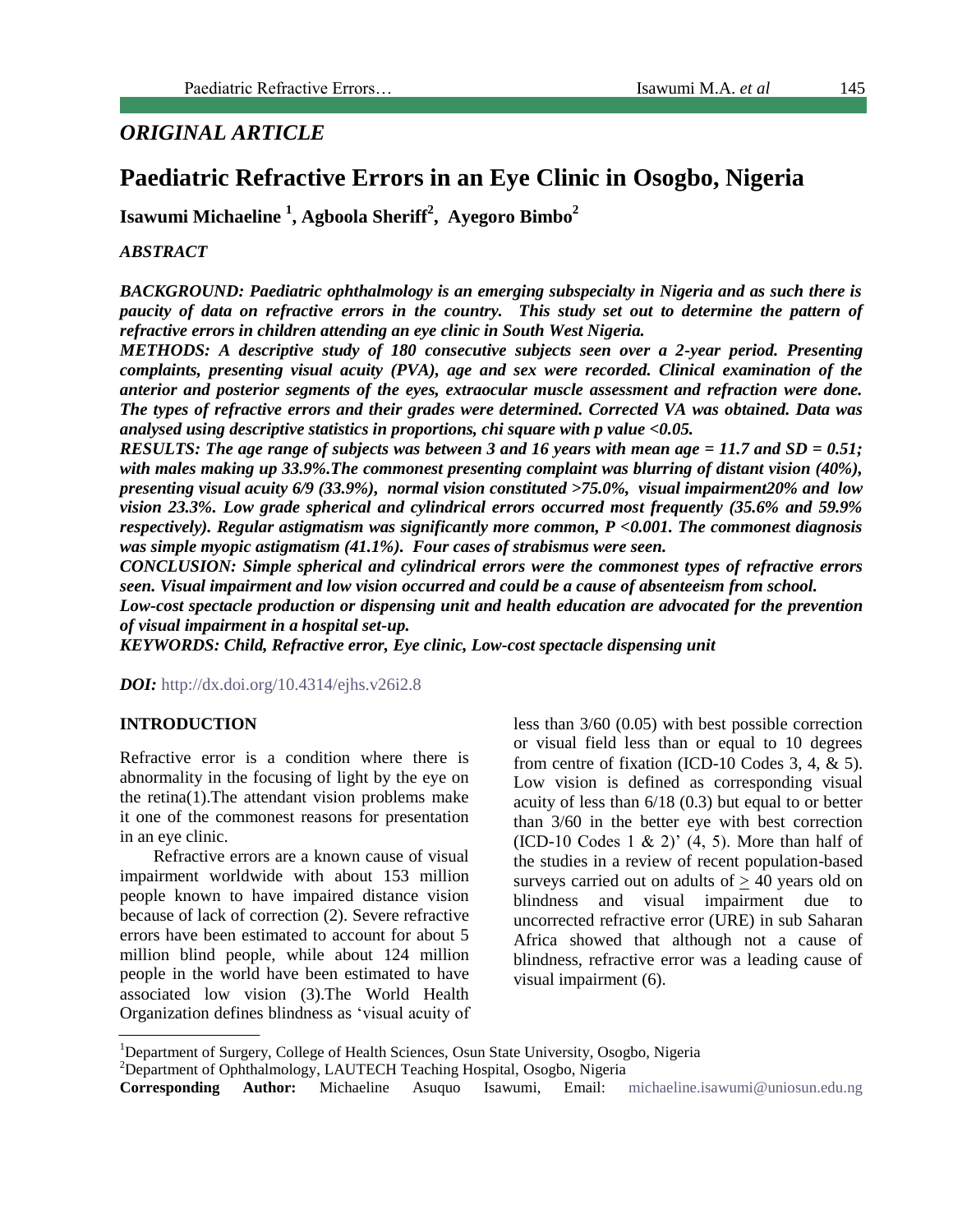This trend has also been seen among children. In Nigeria, studies have shown that refractive error is one of the common presentations in eye clinics. For example, URE constituted 14.3% of all paediatric cases presentation in a study carried out in Southwestern Nigeria (7), where it was second to allergic conjunctivitis. The proportion was 7.3% in the north in a study among primary school children (8), and in Southern Nigeria it was 28.95% of the total number of patients seen in a survey of paediatric diagnosis (9).

Various patterns and types of refractive errors have been documented across the world. For example, in China, it has been seen that there is a moderately high occurrence of astigmatism among ages of 3-6 years (10). In Sao Paulo, uncorrected refractive error was found to cause blindness and low vision which, however, were reversible in 4.8% and 1.6% respectively among the Brazilian population (11).

Vision disorders occurring in childhood may carry on into adulthood and become a problem later in life such as in educational attainment and job choices (12). Preventing amblyopia and strabismus are other reasons which are to be considered for the necessity of early correction of refractive errors. In a retrospective observational follow-up of hyperopic children of over 40 months, 24% of non-amblyopic and 33% of nonesotropic children became amblyopic and developed accommodative esotropia respectively (13).

Previous refractive error studies were not carried out solely among children. Paediatric ophthalmology is an emerging subspecialty in Nigeria and as such there is paucity of data on refractive errors. This study set out to determine the pattern of presentation of refractive errors in children attending a prototype clinic in Southwest Nigeria. This will now serve as a pilot study for community work to be done. It is hoped that knowing the common disturbing errors that make children complain and disturb them in their schooling or reading would guide in working towards the reduction of avoidable blindness from URE (14). These steps would go a long way in achieving the goals of Vision 2020.

This study was carried out to find out the presenting types, pattern and grades of refractive errors when presenting to the facility. To determine the pattern and types of refractive errors in children presenting at an eye clinic, we aimed at developing a treatment plan towards prevention of visual impairment.

#### **METHODS**

The study was carried out in the eye clinic of Ladoke Akintola University of Technology Teaching Hospital (LTH) situated in Osogbo Osun State, Southwest of Nigeria. The state has an estimated population of over 3.7 million people, and is surrounded by neighbouring Oyo, Kwara, Ondo and Ekiti States(15). It therefore serves the people of these states by providing them with secondary and tertiary levels of eye care and services.

The study design was a descriptive study of Nigerian children presenting to an eye clinic with refractive error. The study population was aged 3 to 16 years presenting over a 2-year period to the eye clinic (July 2010 to June 2012). Children aged 3 years and above with refractive errors but without associated organic abnormality were included, while those below 3 years old, with associated organic pathology and aphakic refractive errors were excluded after history taking and clinical examination.

Demographic data such as age and sex were obtained. Presenting visual acuity measurement (PVA), one eye at a time, was done using the Snellen's literate or pictorial charts. For pre-school children, a matching test was used, and if uncooperative, was assessed as believed sighted if he or she picked up objects when tested from a distance of 3 meters. Visual acuity less than 6/9 either aided or unaided, and which improved with pin hole was classified according to the World Health Organization visual impairment category. The Essex Near Reading Test Type was used to assess near vision in children aged 5 years and above before and after refraction. Reading less than  $N_6$  was presumed abnormal. Presenting complaints, past ocular history especially of spectacle wear were obtained. History of cataract surgery without intraocular lens implantation was excluded from the study. This was confirmed with clinical examination of the eyes. Family history of spectacle wear from childhood or youth and refractive errors were also obtained from the parent(s) or guardian(s). Bright pen light, Binocular Indirect Ophthalmoscope (BIO) and slit lamp were used to examine the anterior and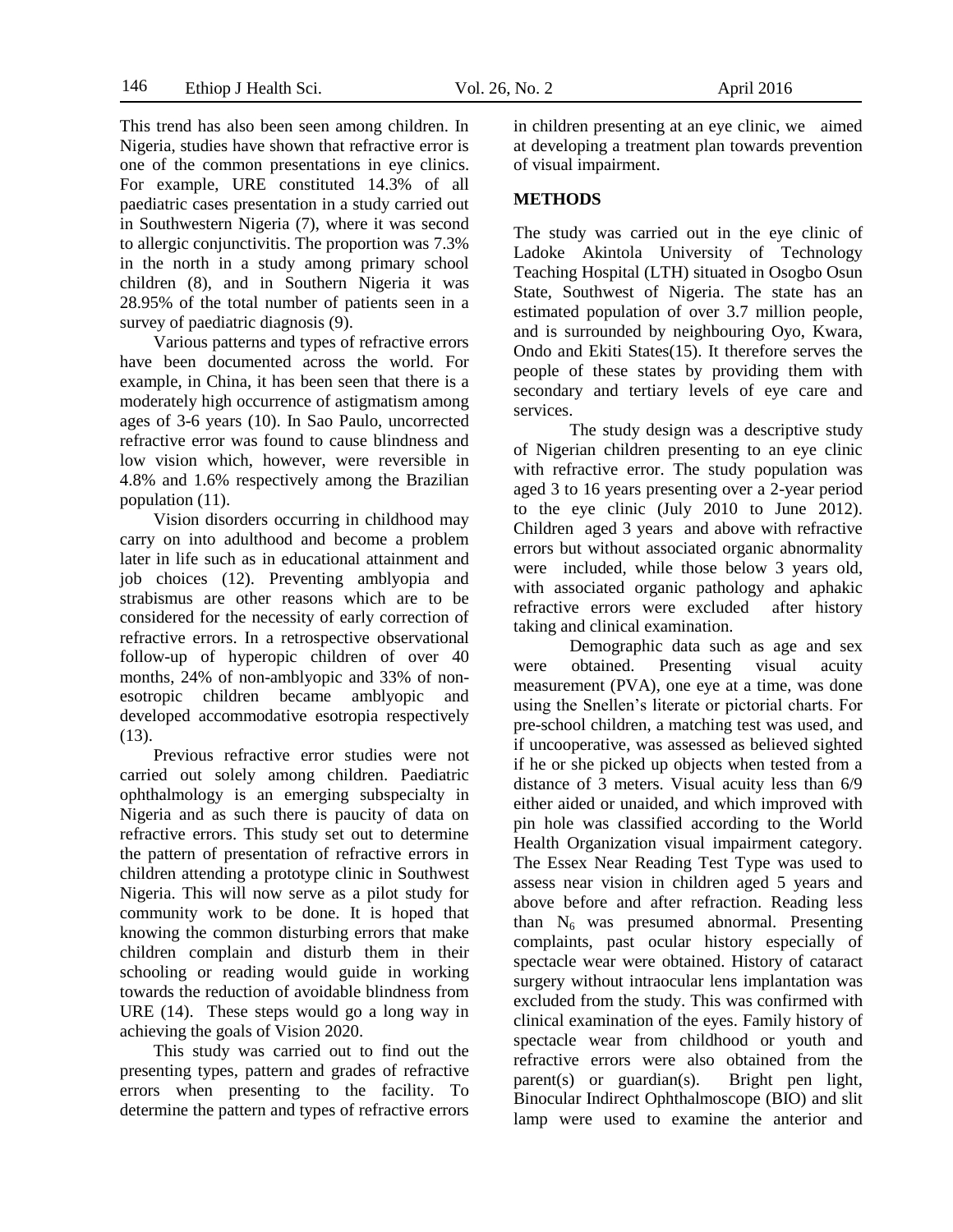posterior segments of the eyes to exclude any organic pathology. Extra ocular muscle movements were also assessed to detect misalignment. Cyclopegia was achieved using a combination of Tropicamide (Mydriacyl 1% Alcon) and Cyclopentolate eye drops. Refraction was done using a Heine Beta 150 streak retinoscope from a distance of 66cm. Objective cycloplegic refraction and post mydriatic tests were carried out to find out the type and degree of

 Cerebral Vein Thrombosis Feridoun S. *et al* refractive error. The axes of cylinders were also noted to be regular if they were within  $90^{\circ}$  or  $180^{\circ}$ and irregular if outside any of these two axes. The axes and power of the cylinders were verified and then refined using the Jackson Cross cylinder. Examination under anaesthesia was done for uncooperative children. The types of refractive errors were classified as spherical errors (SE) or cylindrical errors (CE). Errors were graded as shown in Table 1.

Table 1: Classification and Grades of refractive errors for children in a clinic in SW Nigeria

| <b>Errors of Refraction</b> |                          |                            |  |  |
|-----------------------------|--------------------------|----------------------------|--|--|
|                             | Spherical (SE)           | Cylindrical (CE)           |  |  |
| Grades                      | SE (DS)                  | CE (DC)                    |  |  |
| Low                         | $+0.50$ to $+1.25$       | $+ 0.25 \text{ to } +0.75$ |  |  |
| Moderate                    | $+1.50$ to $+2.50$       | $+1.00$ to $+1.75$         |  |  |
| Moderately high             | $\pm 2.75$ to $\pm 3.75$ |                            |  |  |
| High                        | $> + 4.00$               | $>+2.00$                   |  |  |

\*Above table was used in the methodology

The post-correction VA was also assessed and recorded. Spectacles were prescribed for correction upon improvement of VA. Those that did not improve by a minimum of one line but improved with the single Snellen's optotypes were considered to have amblyopia.

 Malingering was defined in a participant that presented with asthenopic symptoms and had refraction done but had no error detected on refraction. The 'malingerers' and their parent(s)/ guardian(s) were counseled and given appointments for follow-up.

**Data Management:** Data was entered into and analysed using SPSS version 17 software. Descriptive analysis was carried out for frequencies, mean and standard deviation (SD). P-values were derived for statistical significance.

**Ethical Considerations:** Written informed consent was obtained from parents and assent from older children, while ethical clearance was obtained from LTH Ethical Committee.

### **RESULTS**

A total of 180 children, aged between 3 and 16 years, were seen during the two-year period at the outpatient eye clinic of the Teaching Hospital. Mean age was  $11.9$  years  $+3.2$ , while the modal age group was  $11-16$ years  $(70.6%) + 0.56$ .

Males constituted 33.9% while females were 66.1% in a male: female ratio of 0.34:0.66. The age group by sex distribution is as shown in Table 2.

The commonest presenting complaint was poor/blurring of distant vision (40%). Significantly, the higher age groups had the most presenting complaints, i. e. 45(25.0%) among 6- 10 years and 127(70.6%) among 11-16 years;  $\gamma$ 2=19.41, P=0.035. Complaints of lost or broken spectacles were up to 11(6.1%), *χ2=139.626, P<0.001* (Table 2).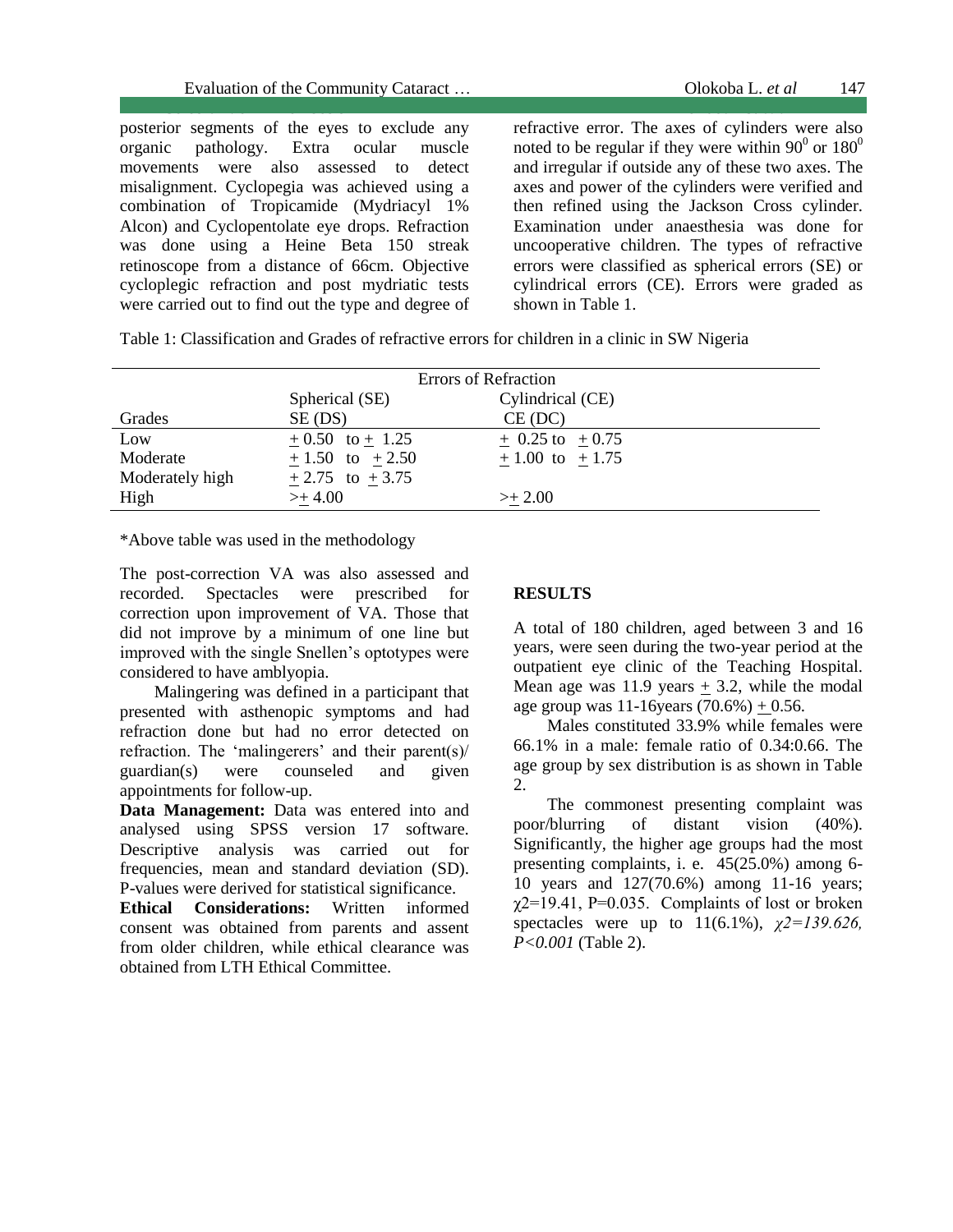| <b>Presenting complaints</b>                          | Age group(years)        |                | <b>Ever used spectacles ?</b> |                           | <b>Frequency</b> % |            |
|-------------------------------------------------------|-------------------------|----------------|-------------------------------|---------------------------|--------------------|------------|
|                                                       | $\chi$ 2=19.41, P=0.035 |                |                               | $\chi$ 2=139.626, P<0.001 |                    |            |
|                                                       | $0 - 5$                 | $6 - 10$       | $11-16$                       | Yes                       | N <sub>0</sub>     |            |
| *Poor/blurred vision                                  |                         | 19             | 61                            | 1                         | 80                 | 81(450)    |
| Inability to see the board                            | 3                       | 7              | 33                            | $\overline{2}$            | 41                 | 43(45)     |
|                                                       |                         |                |                               |                           |                    |            |
| *Eye aches/watering                                   | 3                       | 6              | 6                             | $\boldsymbol{0}$          | 15                 | 15(83)     |
| Lost/broken glasses                                   | $\theta$                | 4              | 7                             | 11                        | $\boldsymbol{0}$   | 11(6.1)    |
| Family history                                        | 0                       | 3              | 7                             | $\overline{0}$            | 10                 | 10(5.5)    |
| *Headaches                                            |                         | $\overline{2}$ | 6                             | $\boldsymbol{0}$          | 9                  | 9(5.0)     |
| Squint                                                | 3                       |                | $\overline{0}$                | $\boldsymbol{0}$          | 4                  | 4(2.2)     |
| None                                                  | $\Omega$                | 2              | 5                             | $\overline{0}$            | 7                  | 7(3.9)     |
| <b>Total</b>                                          | 8(4.4)                  | 45(25.0)       | 127(70.6)                     | 14(7.8)                   | 166(92.2)          | 180(100.0) |
| <b>Gender Distribution</b><br>$\chi$ 2=3.214, P=0.200 |                         |                |                               |                           |                    |            |
| Male                                                  | 4(50.0)                 | 19(42.2)       | 38(29.9)                      |                           |                    | 61(33.9)   |
| Female                                                | 4(50.0)                 | 26(57.2)       | 89(70.1)                      |                           |                    | 119(66.1)  |
| <b>Total</b>                                          | 8(44.0)                 | 45(25.0)       | 127(70.6)                     |                           |                    | 180(100.0) |

Table 2: Distribution of presenting complaints, spectacle usage and gender, by age group among children with refractive errors in a clinic in SW Nigeria

\*=Asthenopic symptoms 105(58.3%)

Only 14(7.8%) had ever worn spectacles while the rest of 16(92.2%) had never worn one. There was no child with abnormal near vision test.

Seventy five (75.6%) presented with normal vision, 44(24.4%) had low vision and 36(20.0%) had mild to moderate visual impairment and 4(0.4%) had severe visual impairment. The proportions of the common PVA were 6/9(33.9%), 6/4-6/6 (25.6%) and 6/12, 6/18 (9.4% each). The cross tabulation of PVA versus CVA is shown in Table 3.

Table 3: Presenting visual acuity (PVA) Versus Corrected visual acuity(CVA) among children with refractive errors in a clinic in SW Nigeria

|                            | <b>CVA</b>           |                    |             |  |  |
|----------------------------|----------------------|--------------------|-------------|--|--|
|                            | <b>Normal vision</b> | <b>Moderate VI</b> | Total %     |  |  |
| <b>PVA</b>                 | $6/6 - 5/18$         | $6/24 - 6/60$      |             |  |  |
| Normal vision $(6/6-6/18)$ | 135(97.2%)           | $1(0.7\%)$         | 136(75.6)   |  |  |
| Moderate $VI(6/24-6/60)$   | $35(97.2\%)$         | $1(2.8\%)$         | 36(20.2)    |  |  |
| Severe $VI(<6/60-3/60)$    | 3(37.5%)             | $5(62.5\%)$        | 8(4.4)      |  |  |
| <b>Total</b>               | 173(96.1)            | 7(3.9)             | 180(100.00) |  |  |

 $\chi$ 2 = 77.265, P<0.001

The common types of refractive error are shown in Table 4. The grades of spherical and cylindrical errors and their axes are shown in Table 5. Hypermetropia ranged from  $+0.50$  DS to  $+$ 5.00DS, while myopia ranged from -0.25DS to - 12.00 DS with 8.3% of them having a power of - 4.00DS and above. There was also an increasing

frequency in the power of myopia peaking at 16 years with power of  $-6.0DC$ ,  $\chi$ 2=6.89, P=0.639. There was an association which was not significant between the participants who had visual impairment (BCVA) and higher age group of 11-16 years following cross tabulation,  $\chi$ 2=3.214, P=0.200. One was 14 years old, two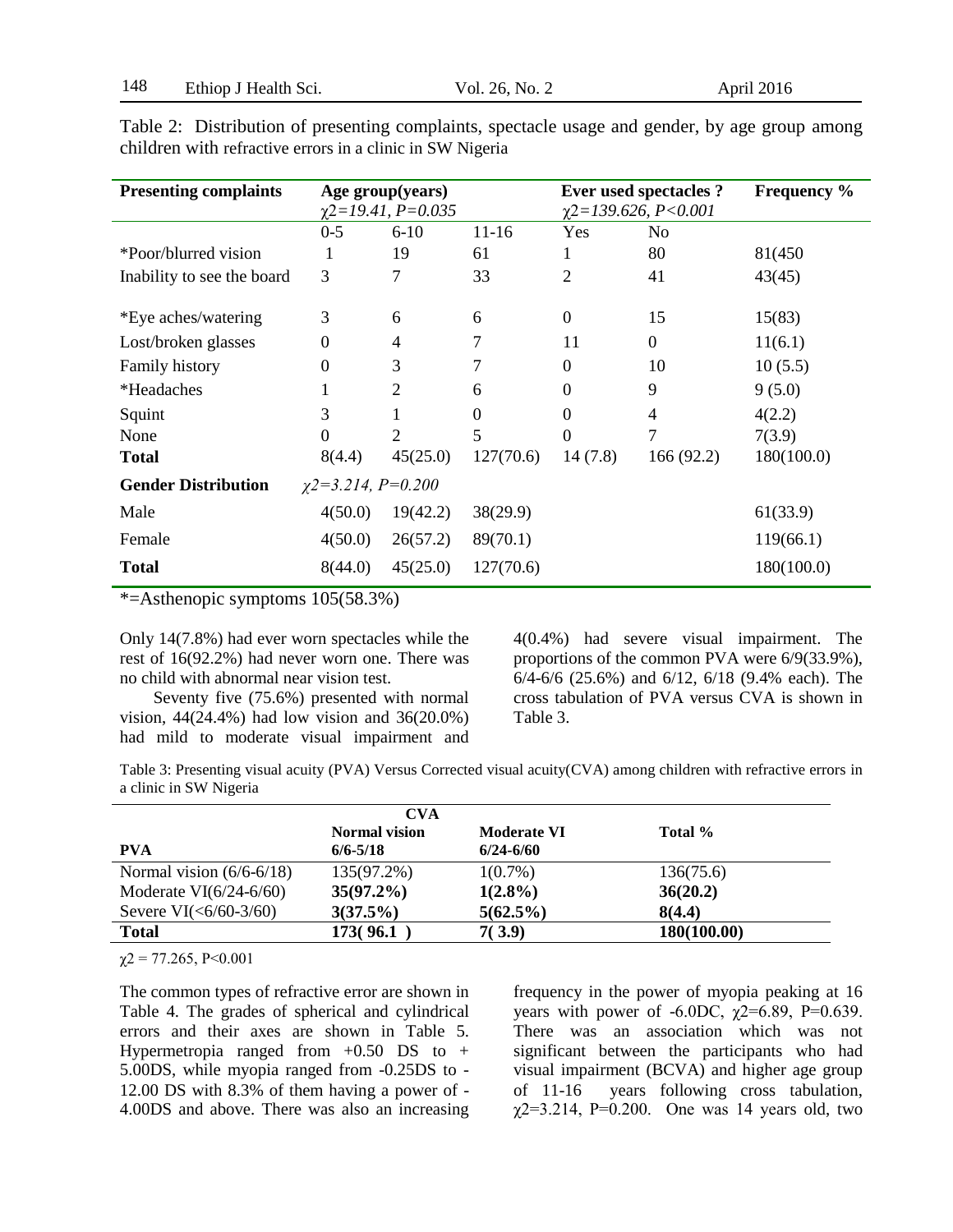were 15 years old and three were 16 years old  $(\gamma 2=6.89, P=0.639)$ . Those with visual impairment in the BCVA group also had three myopes in the grade above -4.00DC, while two were in the -1.25 to -4.00DC grade in an association that was significant ( $\gamma$ 2=15.532, P=0.005).

Table 4: Distribution of the common types of refractive errors among children with refractive errors in a clinic in SW Nigeria.

Cerebral Vein Thrombosis Feridoun S. *et al*

| Diagnosis                   | Frequency $(\% )$ | Total (%) |
|-----------------------------|-------------------|-----------|
| <b>Cylinderical Errors</b>  | 105(58.3)         |           |
| Simple myopic astigmatism   | 74(41.1)          |           |
| Compound myopic astigmatism | 16(8.9)           |           |
| Mixed astigmatism           | 15(8.3)           |           |
| <b>Spherical errors</b>     |                   | 50(27.8)  |
| Myopia                      | 39(21.7)          |           |
| Hypermetropia               | 11(6.1)           |           |
| Anisometropia               |                   | 19(10.6)  |
| <b>Malingering</b>          | 6(3.3)            |           |
| <b>Total</b>                |                   | 180(100)  |

Regular astigmatism was significantly more common than irregular astigmatism when cross tabulated with the grades of cylinder  $(\chi$ 2=609.427, P <0.001).The malingerers were all females. There were only 4 cases of strabismus seen during the study period.

Table 5: Distribution of the types, grades and axes of refractive errors among children in a clinic in SW Nigeria.

| <b>Types</b> |                         | <b>Grades</b>             | Dioptric power     | <b>Frequency</b> % |
|--------------|-------------------------|---------------------------|--------------------|--------------------|
|              | A. Myopia               |                           |                    |                    |
|              |                         | Low                       | $-0.25$ to $-1.00$ | 36(20.0)           |
|              |                         | Moderate                  | $-1.25$ to $-3.75$ | 16(8.9)            |
|              |                         | High                      | - 4.00 and above   | 15(8.3)            |
|              | <b>B.</b> Hypermetropia |                           |                    |                    |
|              |                         | Low                       | $+0.25$ to $+1.00$ | 28(15.6)           |
|              |                         | Moderate                  | $+1.25$ to $+3.75$ | 4(2.2)             |
|              | C. Astigmatism          |                           |                    |                    |
|              |                         | Low                       | $-0.25$ to $-0.75$ | 97(92.4)           |
|              |                         | Moderate                  | $-1.00$ to $-2.75$ | 7(6.7)             |
|              |                         | High                      | - 3.00 and above   | 1(0.9)             |
|              | Axes $(n=105)$          |                           |                    |                    |
|              |                         | Regular                   |                    | 90(85.7)           |
|              |                         | Irregular                 |                    | 15(14.3)           |
|              |                         | $\chi$ 2=609.427, P<0.001 |                    |                    |

#### **DISCUSSION**

A higher female preponderance was observed in this study. This trend has been noticed by other authors in Southwestern Nigeria, who carried out studies on all age groups in contrast to ours that was conducted among children. For example,

Ayanniyi et al, in their study, reported 60% females against 40% males in Ilorin (16), while Adeoti reported 39% females against 21% of males in the 10-20 years of age group (17). In a school prevalence study in Ludhiana city, Batra reported a prevalence of 14 % in girls and 9% in boys of ages 5-15 years (18).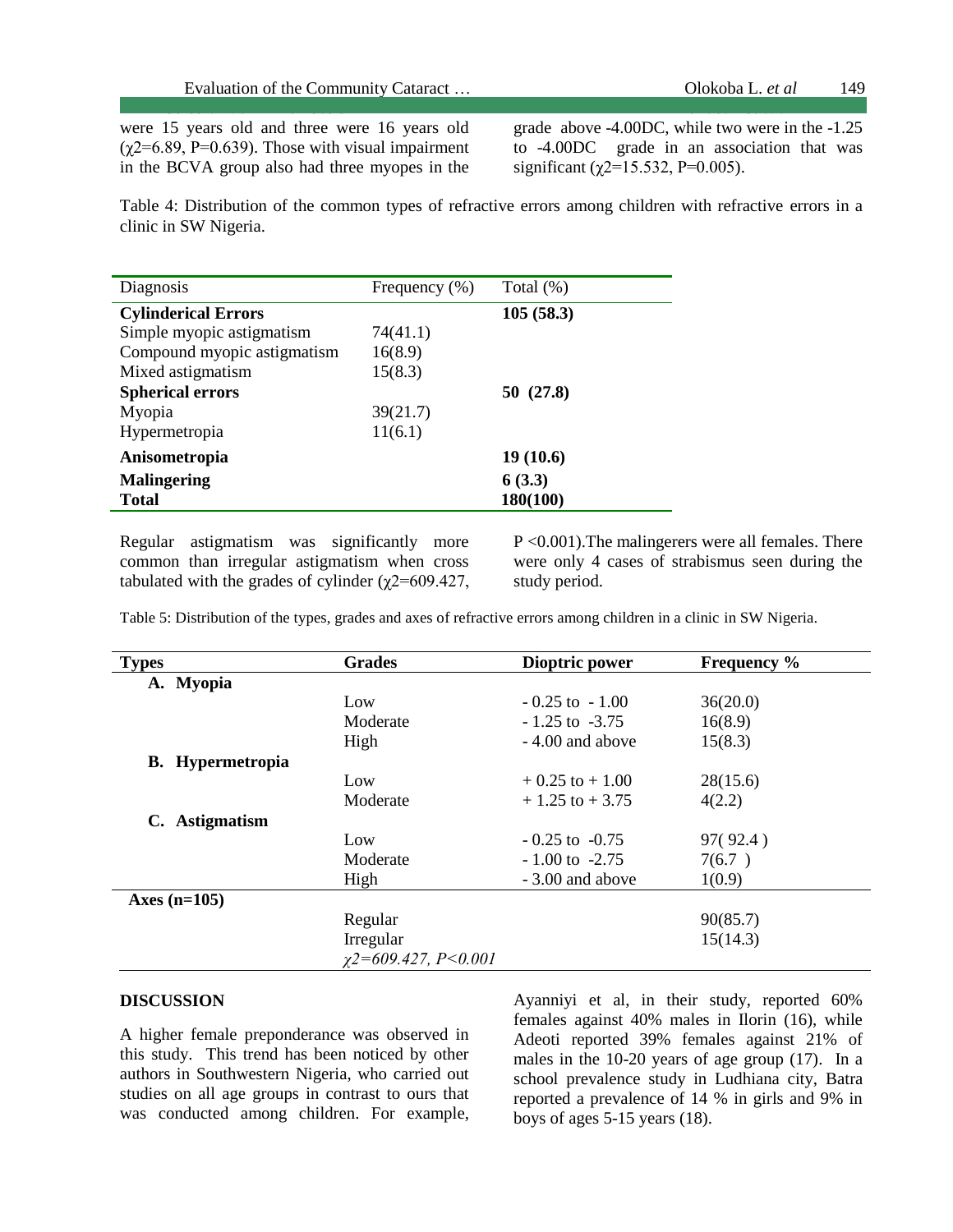The modal age group of 11-16 years could be seen as the group with the oldest children where it would be possible for them to express their complaints with better understanding.

Most, 105(58.3%), of the children had asthenopic symptoms. The presenting complaints were mostly poor or blurring of distant vision, aches and watering eyes. Inability to see the board clearly was the second commonest. Parents and guardians should be aware that such complaints, if not attended to, could lead to failures in school with the child eventually dropping out of school. This was corroborated by the Durban Declaration of 2007 on refractive error and service development which recognized that URE could seriously impact on the quality of life and productivity by limiting opportunities to education for children and employment in adulthood (2). There could also be further effects on the child's self-esteem, overall health and other social factors (2).

Over 90% of the children studied had never used spectacles. Their proportion was highest among those with complaints of poor or blurred vision, and this was not unexpected*.* Interesting to note is the fact that no child under 5 years had ever used glasses. This could be due to the fact that they had never been advised by an eye doctor to wear glasses*.* In the United States, 32.2% were reported to be wearing corrective lenses among the adolescents (19). This is a higher proportion when compared to ours. This could be due to a combination of factors like higher level of awareness, high income society and better health structure for the society.

The presenting visual acuity showed that 24.4% of them had low vision out of which 20% were moderately impaired and 4.4 were severely visually impaired. Comparatively, a study carried out in Malabo showed that the presenting visual acuities were high as there were low figures of refractive error with myopia of 5.2% and hypermetropia of 1.6% respectively (20).

The corrected VA showed that no participant had severe visual impairment, while only 5 had moderate visual impairment. These 5(2.7%) were detected to be amblyopic for the first time. This was a significant association with high spherical errors and occurrence in the oldest age group of 11-16 years (P=0.005). This indicates the need for an early correction of refractive error so that the

brain can be stimulated during the developing and critical period, in order to prevent amblyopia.

The types of refractive errors documented in this study are similar to data obtained in other population i.e myopia, hypermetropia and astigmatism. In this study, among the cylindrical errors, simple myopic, followed by compound myopic astigmatism were the commonest, while among the spherical errors, myopia had the highest proportion followed by hypermetropia. There could be a genetic predisposition to astigmatism occurring commonly in this environment. However, genetic studies may be required to ascertain this. Environmental factors may also be contributory. Another study on refractive astigmatism in Nigeria showed that compound myopic astigmatism was the commonest type of astigmatism seen among all age groups (20), while others outside Africa showed that myopia is also the commonest occurring type of spherical errors among the African race. For example, a higher prevalence of myopia was seen in African American (6.6%) compared with Hispanic children (3.7%; P<0.001), while the reverse was the case with hyperopia (26.9% vs. 20.8% y, P<0.001) (23). However, among pre-school age, myopia tends to decrease with age probably due to emmetropization (21).

An association between increase of myopia with increased age was noticed in this study with its peak at age 16 years,  $P = 0.639$ . This trend of increasing myopia with age has been previously documented (22).

In contrast to our findings, studies carried out among pre-schoolers of 3-5 years showed that there was an equal risk of occurrence of astigmatism of greater than 1.00DC associated with hyperopia and myopia among the African Americans, Asians and Hispanics, while the American Indians had lower associated risk (23).Community studies would also be necessary to compare trends in astigmatism.

All the malingerers were found to be females. This may not be unassociated with peer group activities or fashion trends in wanting to wear spectacles. A similar study in Spain among children recorded 70% malingerers to be girls. Another 40% of them were seeking to wear glasses because they were diagnosed for nonorganic visual function loss (24). Both children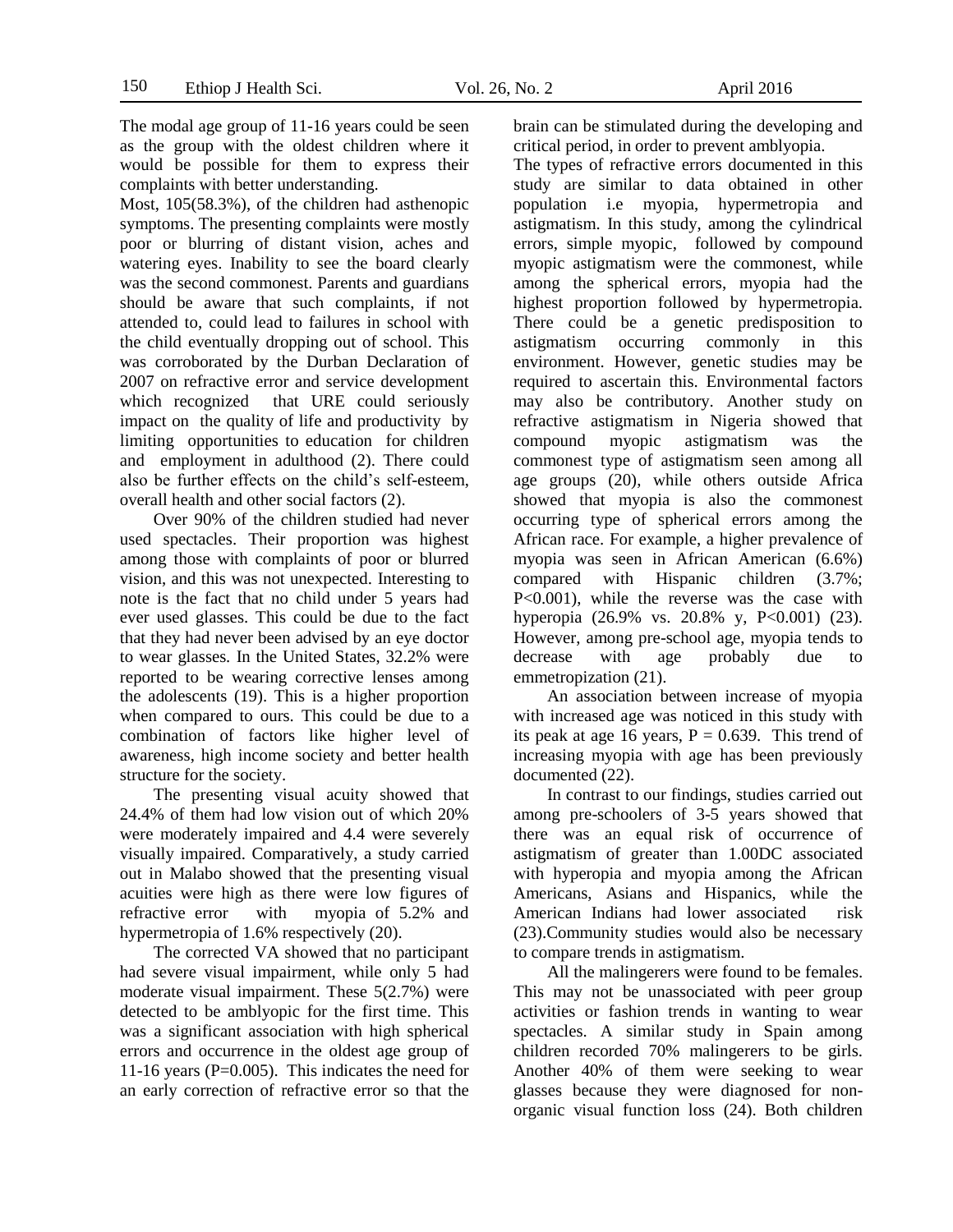and paren t(s)/guardian(s) were counseled and followed up. Some authors have suggested that the use of multifocal visual evoked response imaging system (VERIS) could assist in giving additional objective information on a patient where results of clinical assessment become inconclusive or conflicting (25). Recently, other authors have suggested that VER is expensive and time consuming, but rather, the use of certain simple specific tests such as "mirrors test, confusion with lenses test, Roth test, and Bravais test" could be used for making diagnosis (24).

It is assuring to know that the treatment of refractive errors is affordable and can be corrected easily, with appropriate optical prescription, while people with low vision may be assisted with low vision devices which as not recorded in this study. Furthermore, contact lens-wearing should be encouraged as it has been proven to be more cosmetically acceptable. It has been found to be preferable to wear than glasses, especially in a society where there are barriers to use of spectacles. It also has been shown to give a better quality of life (26).

The commonest presenting type of refractive error was myopic astigmatism and myopia. Visual impairment after correction was significantly associated with high myopia ( $p = 0.005$ ). A well set up refractive- services in the hospital with lowcost glasses dispensing unit would help to reduce visual impairment from refractive errors. Advocacy should be made for an established school eye health programme in the state.

This study had limitations concerning the inability to carry out genetic studies. In order to determine possible linkages and causes why astigmatism commonly occurs in children in our environment, further genetic studies would be required.

#### **ACKNOWLEDGEMENT**

We hereby acknowledge the assistance and contributions of the Resident Doctors and the Senior Optometrist in the eye clinic during the survey.

## **REFERENCES**

1. Basic and Clinical Science Course. *Pediatric Ophthalmology and Strabismus.* American Academy of Ophthalmology 2011-2012: 9.

- 2. [Naidoo KS,](http://www.ncbi.nlm.nih.gov/pubmed?term=%22Naidoo%20KS%22%5BAuthor%5D) [Wallace DB,](http://www.ncbi.nlm.nih.gov/pubmed?term=%22Wallace%20DB%22%5BAuthor%5D) [Holden BA,](http://www.ncbi.nlm.nih.gov/pubmed?term=%22Holden%20BA%22%5BAuthor%5D) [Minto](http://www.ncbi.nlm.nih.gov/pubmed?term=%22Minto%20H%22%5BAuthor%5D)  [H,](http://www.ncbi.nlm.nih.gov/pubmed?term=%22Minto%20H%22%5BAuthor%5D) [Faal HB,](http://www.ncbi.nlm.nih.gov/pubmed?term=%22Faal%20HB%22%5BAuthor%5D) [Dube P.](http://www.ncbi.nlm.nih.gov/pubmed?term=%22Dube%20P%22%5BAuthor%5D) The challenge of uncorrected refractive error: driving the agenda of the Durban Declaration on refractive error and service development. [ClinExp Optom.](javascript:AL_get(this,%20) 2010;93(3):131-6.
- 3. Visual impairment and Blindness. World Health Organization. [http://who.int/mediacentre/factsheets/fs282/en](http://who.int/mediacentre/factsheets/fs282/en/) [/](http://who.int/mediacentre/factsheets/fs282/en/) Accessed 28/3/ 15
- 4. Global Data on Visual Impairment. World Health Organization. 2010. [http://www.who.int/classifications/icd/2006up](http://www.who.int/classifications/icd/2006updates.pdf) [dates.pdf](http://www.who.int/classifications/icd/2006updates.pdf)[http://www.who.int/blindness/en/.](http://www.who.int/blindness/en/) Accessed 28/2/15
- 5. **International Statistical Classification of Diseases** - revision 10 (ICD-10). [http://www.who.int/mediacentre/factsheets/fs2](http://www.who.int/mediacentre/factsheets/fs282/en/index.html.%20Accessed%2028/2/15) [82/en/index.html. Accessed 28/2/15.](http://www.who.int/mediacentre/factsheets/fs282/en/index.html.%20Accessed%2028/2/15)
- 6. Sherwin JC, Lewallen S, Courtright P. Blindness and visual impairment due to uncorrected refractive error in sub-Saharan Africa: review of recent population-based studies.*Br J Ophthalmol*. 2012; 96(7):927- 30.
- 7. Onakpoya OH, Adeoye AO. Childhood eye diseases in southwestern Nigeria: a tertiary hospital study.*Clinics (Sao Paulo*) 2009; 64(10):947-52.
- 8. Abah ER, Oladigbolu KK, Samaila E, Gani-Ikilama A. Ocular disorders in children in Zaria children's school. Niger J ClinPract. 2011;14(4):473-6.
- 9. 9. Adio AO, Alikor A, Awoyesuku E. Survey of pediatric ophthalmic diagnoses in a teaching hospital in Nigeria. *Niger J Med* 2011; 20(1):105-8.
- 10. [Xiao X,](http://www.ncbi.nlm.nih.gov/pubmed/?term=Xiao%20X%5BAuthor%5D&cauthor=true&cauthor_uid=24637478) [Liu WM,](http://www.ncbi.nlm.nih.gov/pubmed/?term=Liu%20WM%5BAuthor%5D&cauthor=true&cauthor_uid=24637478) [Ye YJ,](http://www.ncbi.nlm.nih.gov/pubmed/?term=Ye%20YJ%5BAuthor%5D&cauthor=true&cauthor_uid=24637478) [Huang JZ,](http://www.ncbi.nlm.nih.gov/pubmed/?term=Huang%20JZ%5BAuthor%5D&cauthor=true&cauthor_uid=24637478) [Luo WQ,](http://www.ncbi.nlm.nih.gov/pubmed/?term=Luo%20WQ%5BAuthor%5D&cauthor=true&cauthor_uid=24637478) [Liu HT,](http://www.ncbi.nlm.nih.gov/pubmed/?term=Liu%20HT%5BAuthor%5D&cauthor=true&cauthor_uid=24637478) [Lin Q,](http://www.ncbi.nlm.nih.gov/pubmed/?term=Lin%20Q%5BAuthor%5D&cauthor=true&cauthor_uid=24637478) [Zhao WX,](http://www.ncbi.nlm.nih.gov/pubmed/?term=Zhao%20WX%5BAuthor%5D&cauthor=true&cauthor_uid=24637478) [Lin EW.](http://www.ncbi.nlm.nih.gov/pubmed/?term=Lin%20EW%5BAuthor%5D&cauthor=true&cauthor_uid=24637478) [Prevalence of high astigmatism in children](http://www.ncbi.nlm.nih.gov/pubmed/24637478) [aged 3 to 6 years in Guangxi, China.](http://www.ncbi.nlm.nih.gov/pubmed/24637478)*[Optom](http://www.ncbi.nlm.nih.gov/pubmed)  [Vis Sci](http://www.ncbi.nlm.nih.gov/pubmed)*.2014 ;91(4):390-6.
- 11. [Ferraz FH,](http://www.ncbi.nlm.nih.gov/pubmed/?term=Ferraz%20FH%5BAuthor%5D&cauthor=true&cauthor_uid=24965318) [Corrente JE,](http://www.ncbi.nlm.nih.gov/pubmed/?term=Corrente%20JE%5BAuthor%5D&cauthor=true&cauthor_uid=24965318) [Opromolla P,](http://www.ncbi.nlm.nih.gov/pubmed/?term=Opromolla%20P%5BAuthor%5D&cauthor=true&cauthor_uid=24965318) [SchelliniSA](http://www.ncbi.nlm.nih.gov/pubmed/?term=Schellini%20SA%5BAuthor%5D&cauthor=true&cauthor_uid=24965318)[.Influence of uncorrected](http://www.ncbi.nlm.nih.gov/pubmed/24965318)  refractive error [and unmet refractive error](http://www.ncbi.nlm.nih.gov/pubmed/24965318) on visual [impairment in a Brazilian](http://www.ncbi.nlm.nih.gov/pubmed/24965318)  [population.](http://www.ncbi.nlm.nih.gov/pubmed/24965318)*[BMC Ophthalmol](http://www.ncbi.nlm.nih.gov/pubmed)*. 2014;14:84.
- 12. Davidson S, Quinn GE. The impact of pediatric vision disorders in adulthood. *Pediatrics.* 2011; 127(2):334-9.